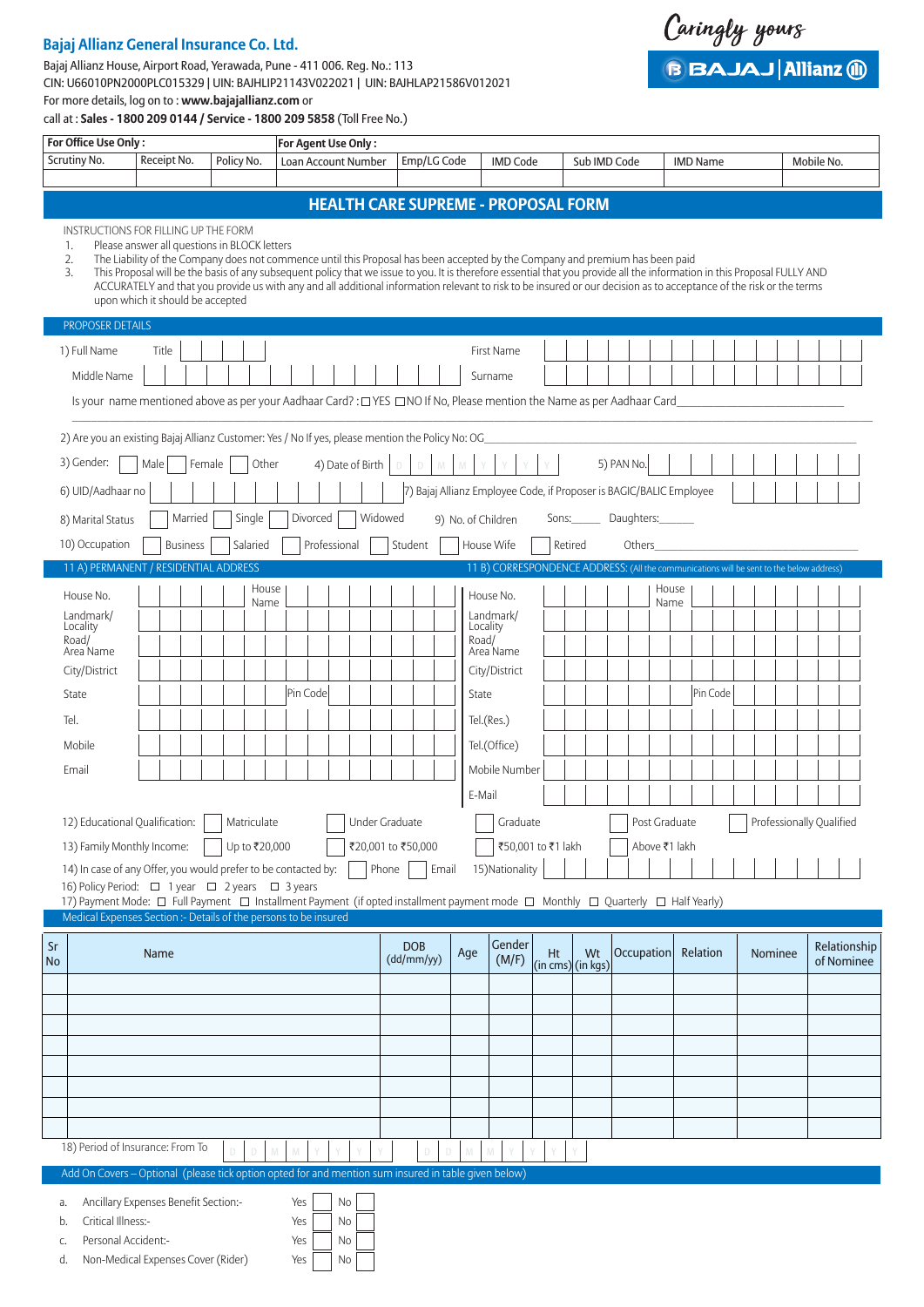## 19) Policy Type - □ Individual □ Floater

### 20) Sum Insured Table:

| Sr<br><b>No</b> | Name | Hospitalisation<br>Section | Ancillary<br>Expenses | <b>Critical Illness</b> | Personal<br>Accident* | Non-Medical Expenses<br>Cover (Rider)** Yes /No |
|-----------------|------|----------------------------|-----------------------|-------------------------|-----------------------|-------------------------------------------------|
|                 |      |                            |                       |                         |                       |                                                 |
|                 |      |                            |                       |                         |                       |                                                 |
|                 |      |                            |                       |                         |                       |                                                 |
|                 |      |                            |                       |                         |                       |                                                 |
|                 |      |                            |                       |                         |                       |                                                 |

\*For dependent family members the maximum Sum Insured under Personal Accident would be Rs 5lacs.

\*\*Note- 1. This rider can be availed on payment of extra premium

2. If opted, this rider will be applicable for all family members.

21) Do you have any other Health policy/policies, Personal Accident Policy/policies (with us or any other insurer) if yes, please provide the details in the below table. If opting for portability, please fill the portability annexure

|                 |                           | Details of previous<br>health insurance |             | Period of insurance | First policy   |                |  |
|-----------------|---------------------------|-----------------------------------------|-------------|---------------------|----------------|----------------|--|
| Name of Insured | Name of Insurance Company | policy / policies no                    | Sum Insured | From<br>MM/DD/YY    | To<br>MM/DD/YY | inception date |  |
|                 |                           |                                         |             |                     |                |                |  |
|                 |                           |                                         |             |                     |                |                |  |
|                 |                           |                                         |             |                     |                |                |  |
|                 |                           |                                         |             |                     |                |                |  |
|                 |                           |                                         |             |                     |                |                |  |

## 22) Medical history:-

| Questions                                                                                                                                                                                                                                                                          | Yes / No |
|------------------------------------------------------------------------------------------------------------------------------------------------------------------------------------------------------------------------------------------------------------------------------------|----------|
| Do you or any of the family members to be covered have/had any health complaints/met with any accident in the past 4 years and prior to 4 years and have been<br>taking treatment, regular medication (self/ prescribed) or planned for any treatment / surgery / hospitalization? |          |
| Have any of the proposed insured's ever been diagnosed with or advised to seek treatment for any one or more from the following: heart disease, Diabetes/ raised<br>blood sugar, High blood pressure/ Hypertension, Circulatory disease?                                           |          |
| Paralysis, cancer, Disease of kidney, Liver, Stomach, Intestine, brain, Lung or joint disorder, mental illness, Congenital/ Birth defect, Physical deformity, or HIV/AIDS                                                                                                          |          |
| Disorders of eye, ear, nose or throat, Gland disorder such as thyroid, Blood disorder or disorder of reproductive or urinary system                                                                                                                                                |          |
| Any other illness, impairment, disability or surgery not mentioned above?                                                                                                                                                                                                          |          |
| Have any of the proposed insured's Parents, brothers or sisters had heart disorders, cancer, Diabetes, neurogical or mental disorder, hereditary or chronic disorder?                                                                                                              |          |
| Is any of the proposed insured currently taking any medication/ treatment for any disease or disorder?                                                                                                                                                                             |          |
| Is any of the proposed insured currently pregnant?                                                                                                                                                                                                                                 |          |
| Has any proposal for life, critical illness , health and accident related insurance on your life or lives ever been postponed, declined or accepted on special terms?<br>If yes, give details                                                                                      |          |
| Have you or any of the persons proposed to be insured were/are detected as Covid positive?                                                                                                                                                                                         |          |

23) Additional information:- If you have answered yes in any of the above questions please furnish details:-

| Member Name | Name of the Illness/<br>injury suffered /<br>suffering in the past | Treatment details | Date first treated | <b>Current Status</b><br>of the Illness/Diseases/Injury | Vaccinated against<br>COVID-19? (Yes/No) |
|-------------|--------------------------------------------------------------------|-------------------|--------------------|---------------------------------------------------------|------------------------------------------|
|             |                                                                    |                   |                    |                                                         |                                          |
|             |                                                                    |                   |                    |                                                         |                                          |
|             |                                                                    |                   |                    |                                                         |                                          |
|             |                                                                    |                   |                    |                                                         |                                          |
|             |                                                                    |                   |                    |                                                         |                                          |

24) Have any of your immediate family members (father, mother, brother or sister) have/ had diabetes, hypertension, cancer, heart attack, or stroke and at what age? If yes, was it before age 60 years or after 60 years?

| Member Name | Relationship with Proposer | Disease Name | At what Age illness suffered |
|-------------|----------------------------|--------------|------------------------------|
|             |                            |              |                              |
|             |                            |              |                              |
|             |                            |              |                              |
|             |                            |              |                              |
|             |                            |              |                              |
|             |                            |              |                              |

25) Do you smoke cigarettes or consume tobacco (chewing paste) / alcohol, nicotine or marijuana in any form? Please give duration and daily consumption?

26) Payment Details: Cash Cheque DD Credit Card Debit Card

| Amount | Transaction No. | <b>Transaction Date</b> | <b>Bank Name</b> | <b>Branch</b> |
|--------|-----------------|-------------------------|------------------|---------------|
|        |                 |                         |                  |               |